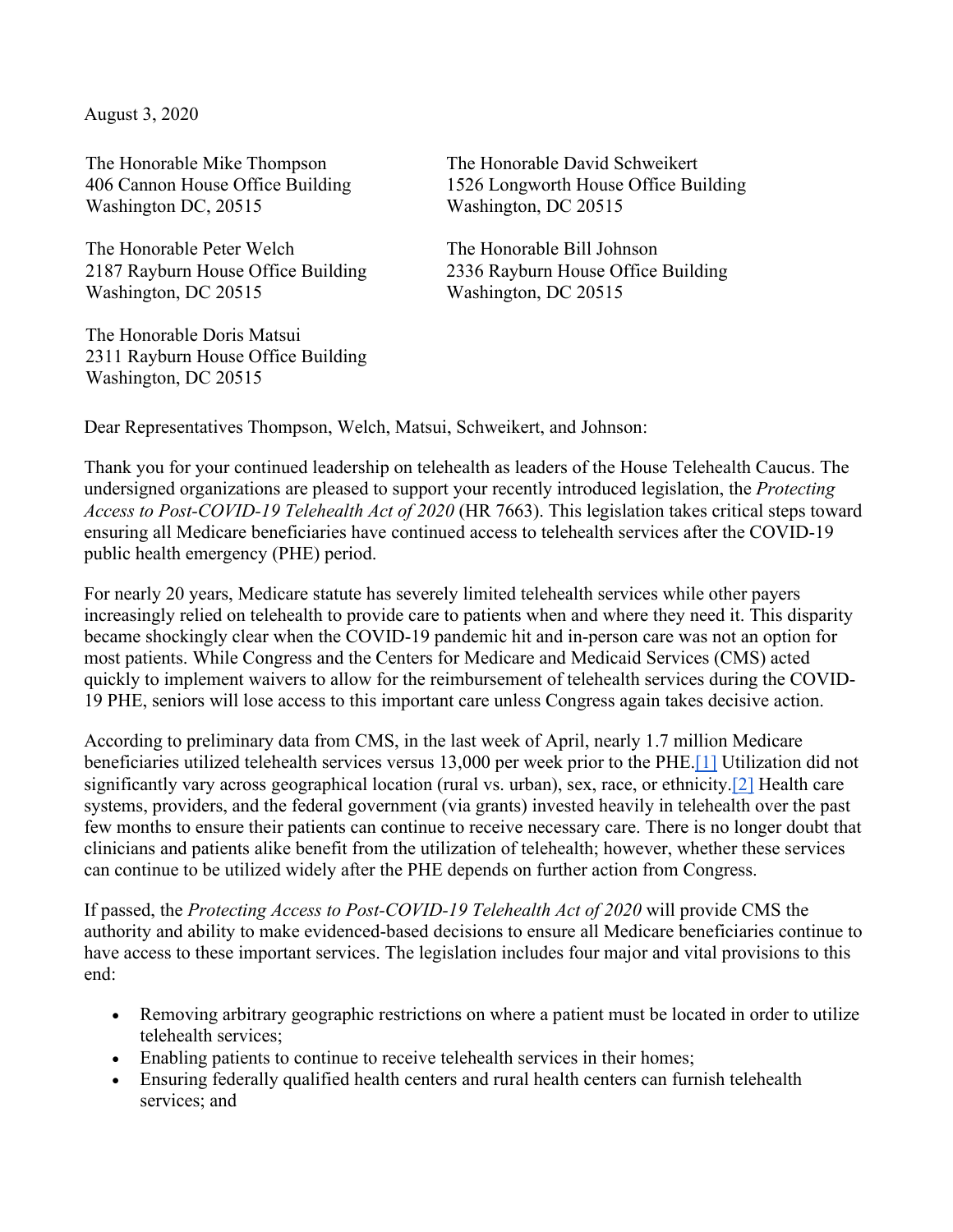• Establishing permanent waiver authority for the Secretary of Health & Human Services during future emergency periods and for 90 days after the expiration of a public health emergency period.

Thank you for your continued leadership and we look forward to working with you to ensure the *Protecting Access to Post-COVID-19 Telehealth Act of 2020* becomes law.

Sincerely,

98point6 Inc. Advanced Medical Technology Association (AdvaMed) Adventist Health AGMP Telehealth Allergy & Asthma Network Alliance for Aging Research Alliance for Connected Care Alliance for Headache Disorders Advocacy Alliance of Community Health Plans ALS Association Alzheimer's Foundation of America Amazon Web Services American Academy of Family Physicians American Academy of Hospice and Palliative Medicine American Academy of Neurology American Academy of PAs American Association for Respiratory Care American Association of Nurse Practitioners American College of Obstetricians and Gynecologists American College of Physicians American Geriatrics Society American Heart Association American Nurses Association American Pharmacists Association American Psychological Association American Society of Pediatric Nephrology American Telemedicine Association American Urological Association Amwell AspenRidge Recovery Association for Behavioral Health and Wellness Association of Departments of Family Medicine Association of Diabetes Care & Education Specialists Association of Family Medicine Residency Directors At Your Service Psychiatry, PLLC athenahealth Avenu Healthcare Services Babylon Bay Rivers Telehealth Alliance Beacon Medical Group, Inc.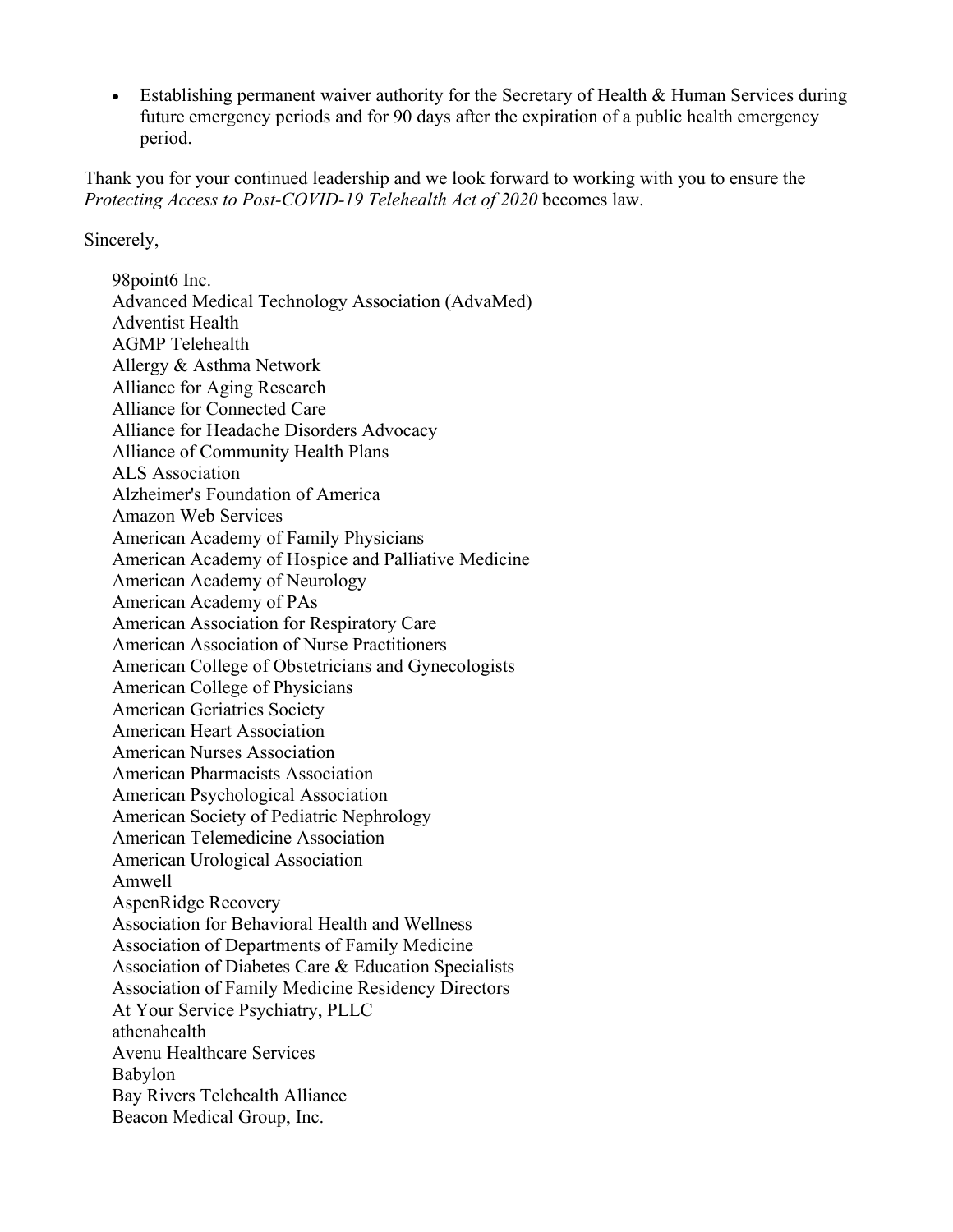Bear River Mental Health Services, Inc. Better Medicare Alliance Brave Health bright.md California Health Information Partnership & Services Organization (CalHIPSO) California Psychological Association Care Home By RNs **Caregility** Center to Advance Palliative Care Centerstone Change Healthcare Cheyenne Regional Medical Center ChristianaCare CHRISTUS Health Chronic Care Management Chronic Migraine Awareness, Inc. CirrusMD Inc. Cleveland Clinic Florida and CompreCare Affiliate **Clusterbusters** Cognova, LLC College of Healthcare Information Management Executives (CHIME) Columbia University Irving Medical Center Comprehensive Headache Clinic Consumer Technology Association Convenient Care Association COPD Foundation Cosan Group Covenant HealthCare CoverMyMeds Cromford Health CU Healthcare Innovation Fund Curve Health Danielle Byron Henry Migraine Foundation Diabetes Management Partners DBA GlyCare Diabetes Patient Advocacy Coalition (DPAC) Digital Medicine Society (DiMe) Doctor On Demand DocViaWeb doxy.me Dr. Austin Roberts Family And Implant Dentistry Duke Health Eating Disorders Coalition for Research, Policy & Action eHealth Initiative Electronic Health Record Association Endocrine Society Epic Systems Corporation ExamMed Federation of American Hospitals Foothold Technology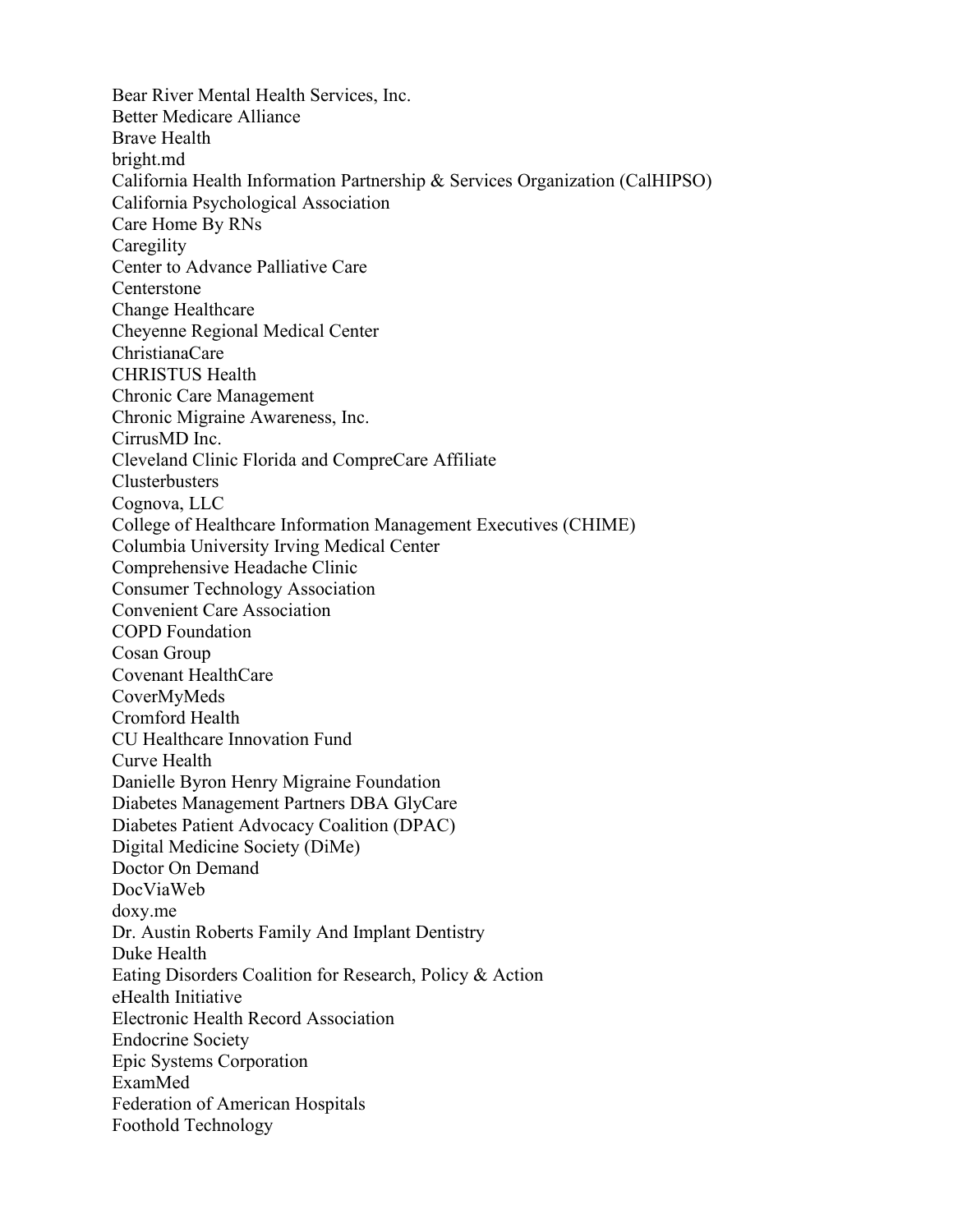Four Corners Community Behavioral Health Inc. Gerontological Advanced Practice Nurses Association (GAPNA) GlobalMed GlobalMedia Group, LLC DBA GlobalMed GO2 Foundation for Lung Cancer Go2Care Greenway Health, LLC Hazel Health HCA Healthcare Health Catalyst, Inc. Health Innovation Alliance Healthcare Information and Management Systems Society (HIMSS) Healthcare Leadership Council HealthFlow.io Hims & Hers HiTalk Holland Healthcare Hospice and Palliative Nurses Association (HPNA) HSH Lifestyles, LLC inHealth Lifestyle Therapeutics, Inc.  $InSight + Regroup$ Intel Corporation International OCD Foundation Johns Hopkins Medicine KJ Solutions Langlois Medical Corporation Leadership OD LeadingAge Legal Action Center Leidos León Concierge Medicine Lewy Body Dementia Association LifePoint Health LifeWIRE Corp LiV-Connected Livongo Maury Regional Health Medical Group Management Association MediTelecare MedStar Health MEDWEB Meetcaregivers Mend VIP, Inc. Miles for Migraine MindPath Care Centers, PLLC Minnesota HIMSS Chapter Mount Sinai Health System MUSC Health mvmtAi inc.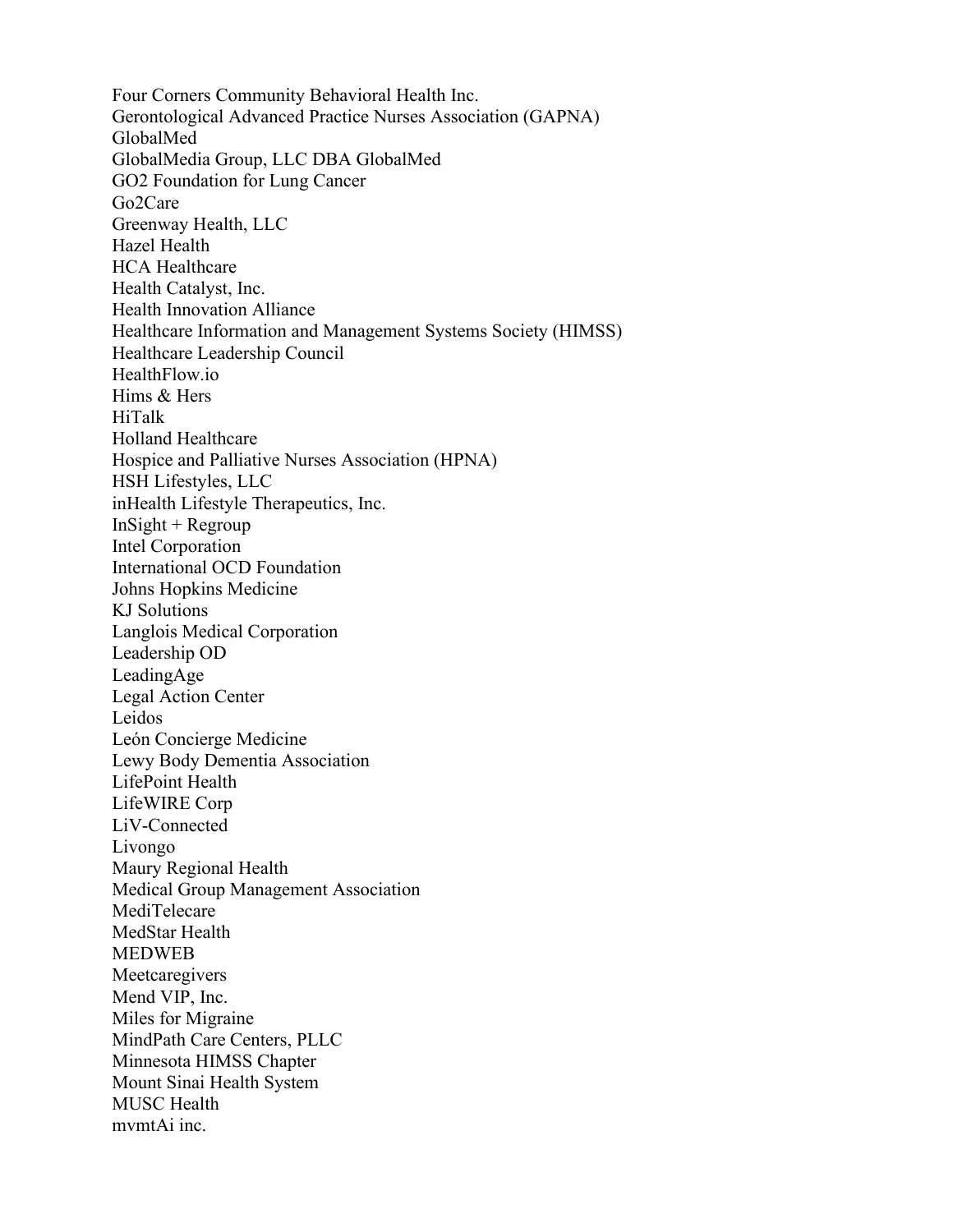National Association of ACOs National Association of Pediatric Nurse Practitioners National Association of Rural Health Clinics National Association of Social Workers National Council of State Boards of Nursing National Headache Foundation National League for Nursing National Organization for Rare Disorders National Patient Advocate Foundation Neighborhood Service Organization Net Medical Xpress New Jersey Association of Mental Health and Addiction Agencies, Inc. NewWave Telecom & Technologies NextGen Healthcare North American Primary Care Research Group OCHIN Oncology Nursing Society One Medical Palmetto Care Connections PAs in Virtual Medicine and Telemedicine Pathways **PCHAlliance** Primary Care Collaborative Providence St. Joseph Health Psychotherapy Action Network (PsiAN) PursueCare QueerDoc, PLLC Quio Technologies Qure4u, Inc RediClinic, LLC Residential Eating Disorders Consortium RethinkMyHealthcare Rhinogram, LLC Royal Philips School Based Urgent Care Network Senior Care Clinic House Calls **Shatterproof** SHIELDS For Families Society of General Internal Medicine Society of Teachers of Family Medicine Sound Physicians South Carolina Primary Health Care Association Southern Headache Society Spectrum Health Spina Bifida Association Stanford Health Care Strategic Health Information Exchange Collaborative (SHIEC) Strategic Interests Strategic Solutions